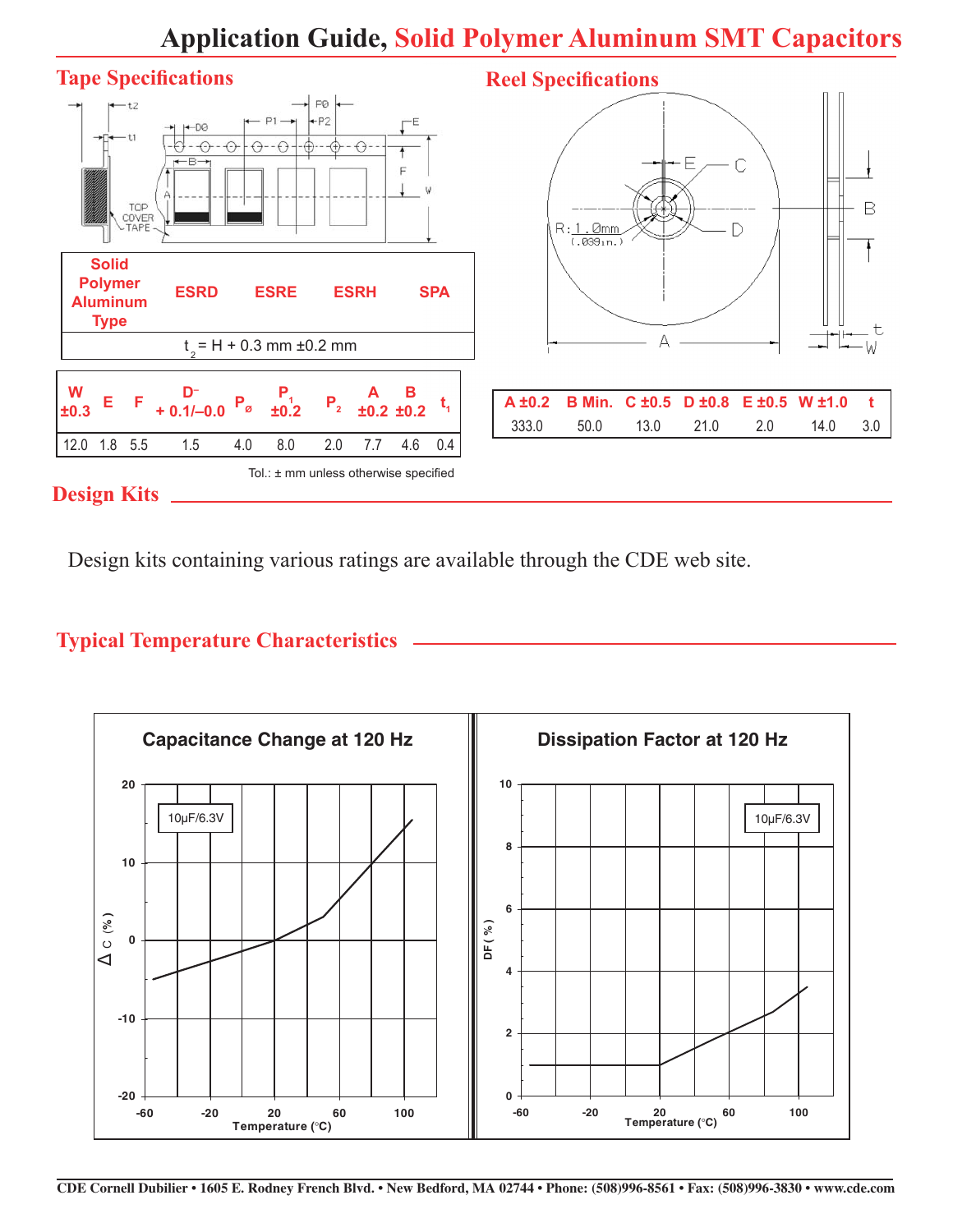# **Application Guide, Solid Polymer Aluminum SMT Capacitors**

#### **ESRD (3.1 mm Ht.) 100.000** ESRD680M08R 68 uF/8 V Impedance/E.S.R. **10.000** ESRD121M04R 120 uF/4 V Impedance/E.S.R. **1.000 Ohms** ESRD181M02R 180 uF/2 V Impedance/E.S.R. **0.100 PARTICULE** Seeding States  $\mathbf{z}$ FE II **0.010** ÷. **0.001 0.1 1 10 100 1000 10000 100000 Frequency (kHz) ESRE100.000** ESRE101M08R 100 uF/8 Vdc **10.000** Impedance/E.S.R. ESRE181M04R 180 uF/4 Vdc **1.000** Impedance/E.S.R. **Ohms** ESRE271M02R **0.100** 270 uF/2 Vdc Impedance/E.S.R. **0.010 0.001 0.1 1 10 100 1000 10000 100000 Frequency (kHz)**

# **Typical Impedance and Equivalent Series Resistance**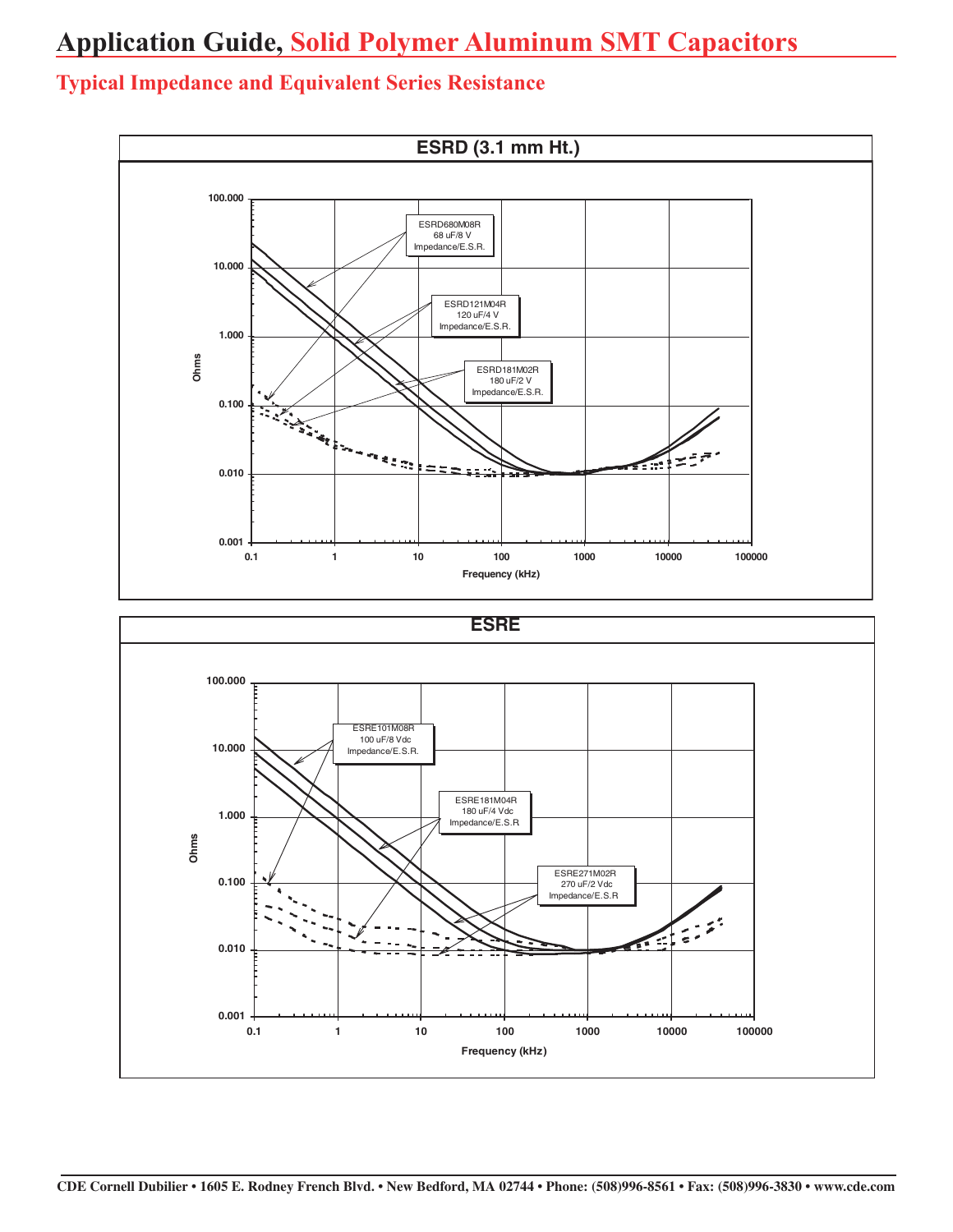# **Typical Impedance and Equivalent Series Resistance**

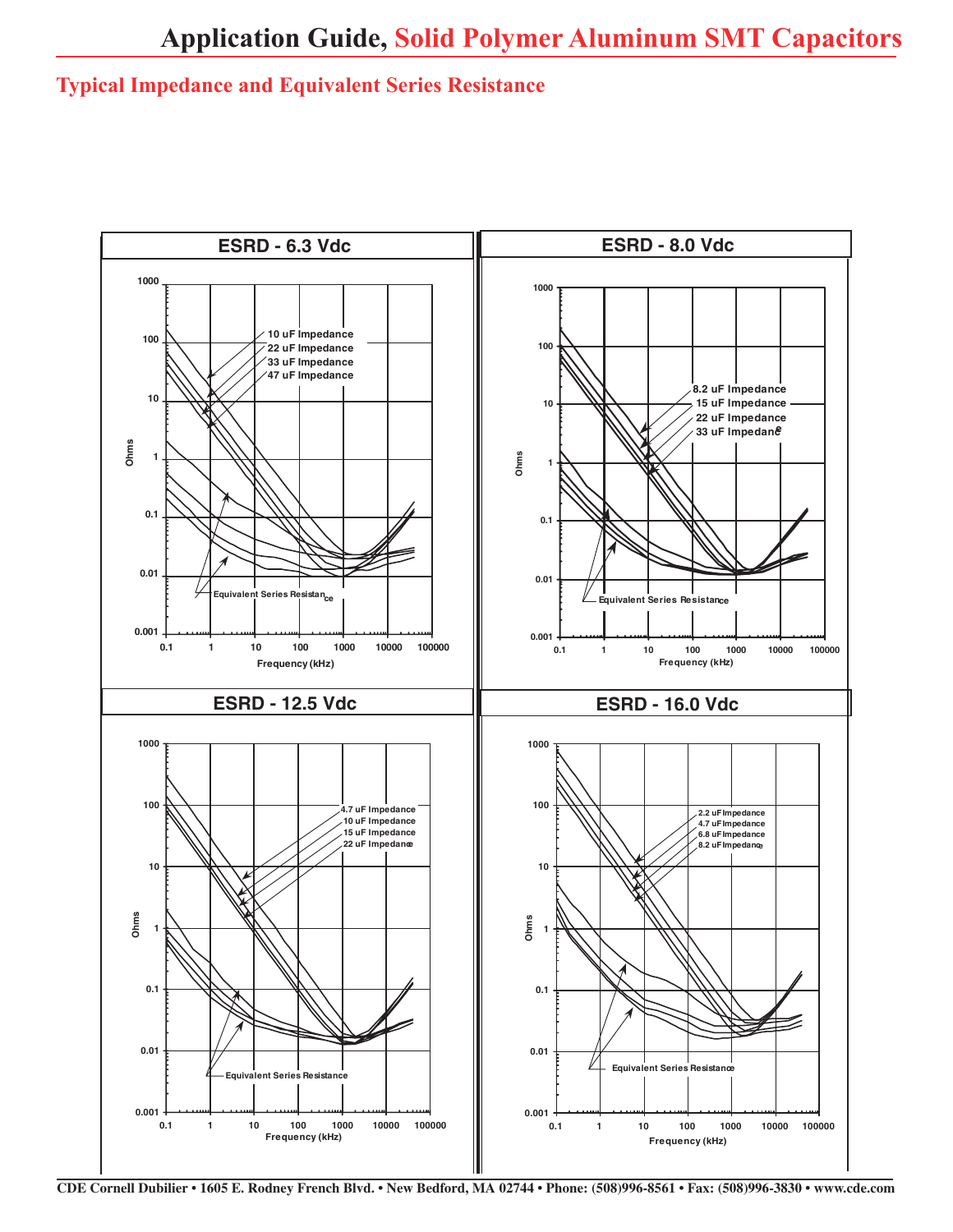# **Typical Temperatrue Characteristics**

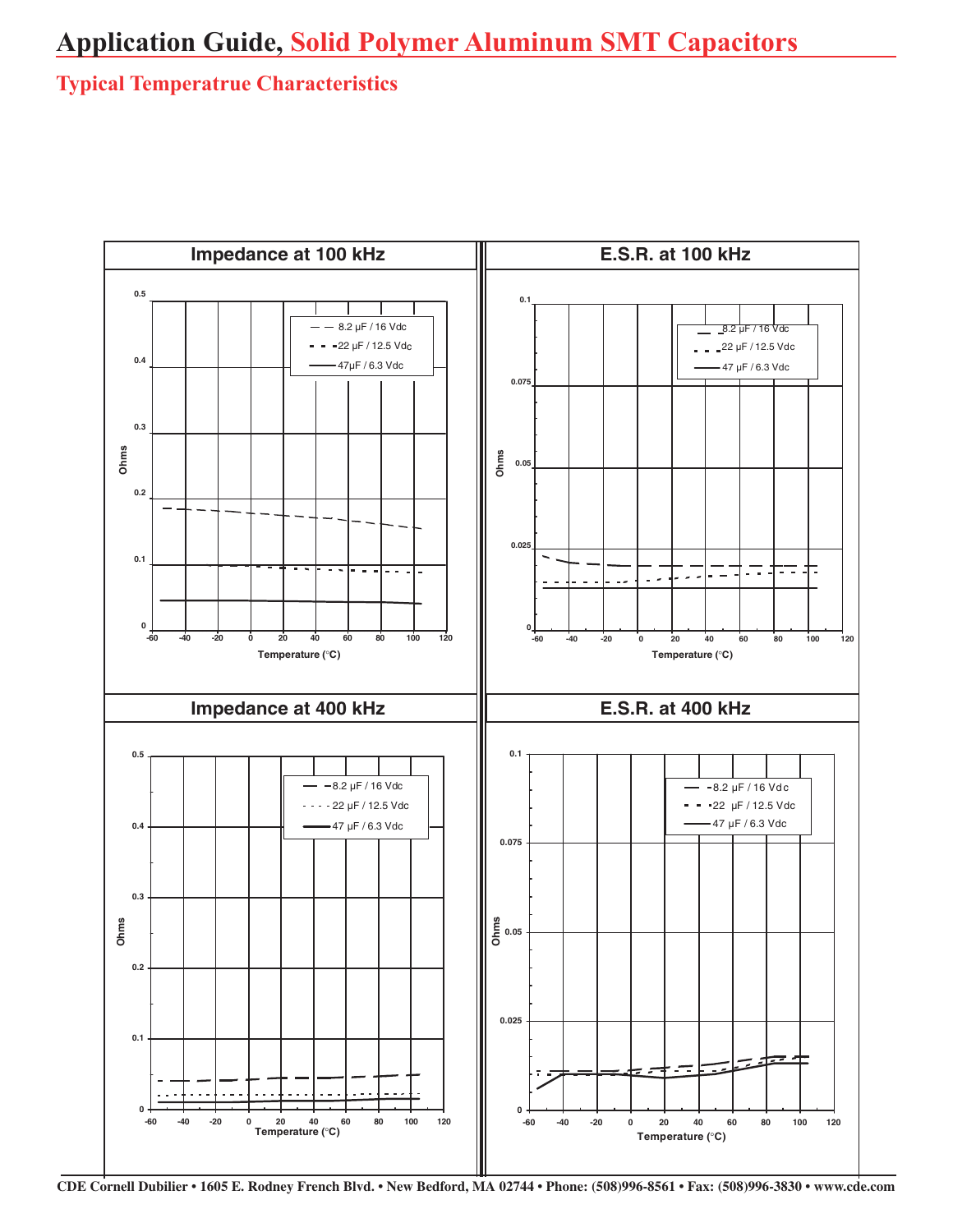

**Endurance Test Data**

Life Expectancy vs Temperature and Relative Humidity

Note: Failure limit is 100% impedance increase at 400 kHz.



#### **CDE Cornell Dubilier • 1605 E. Rodney French Blvd. • New Bedford, MA 02744 • Phone: (508)996-8561 • Fax: (508)996-3830 • www.cde.com**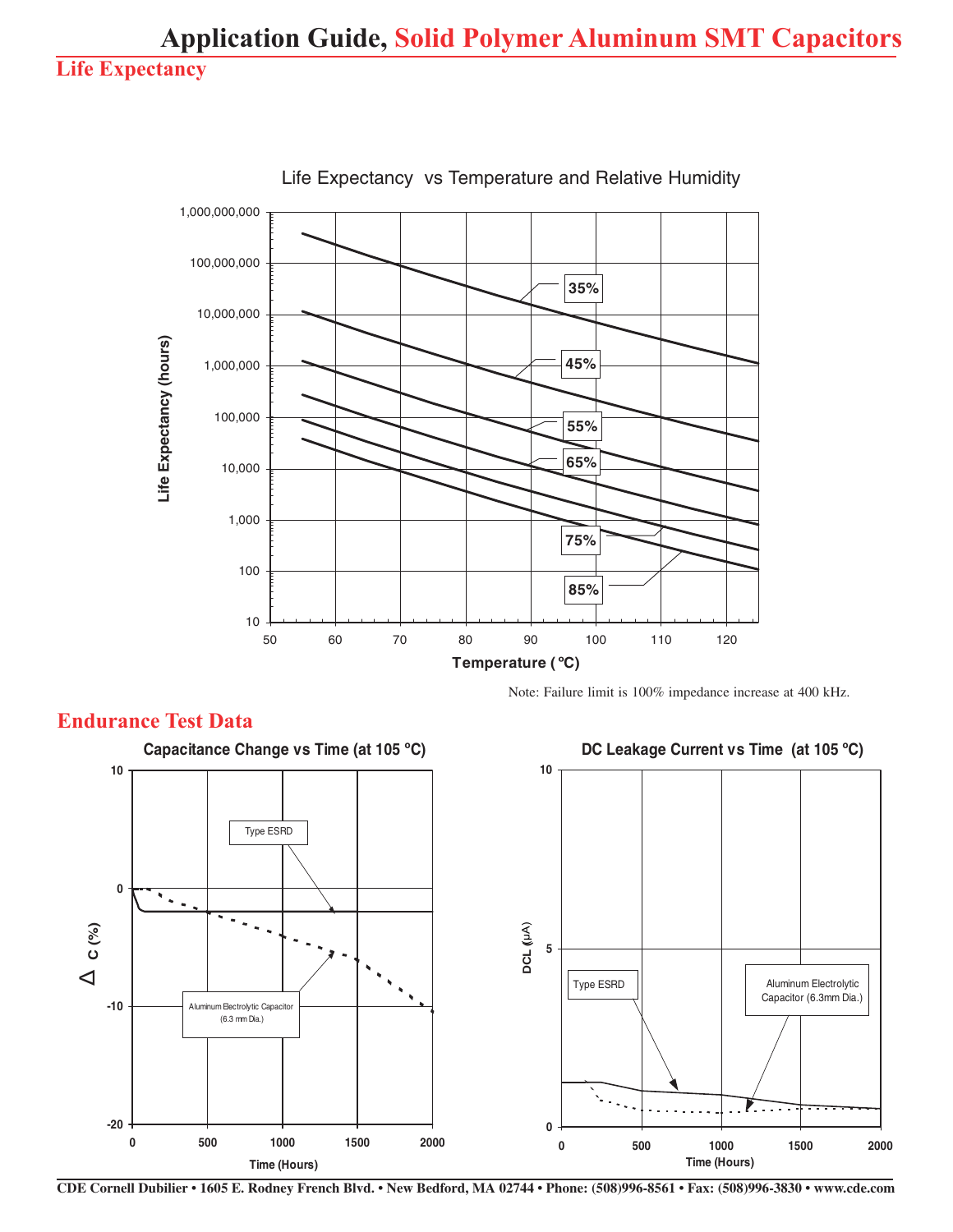# **Application Guide, Solid Polymer Aluminum SMT Capacitors**

# **Application Notes**

#### **Rated Voltage**

This is the maximum voltage that the capacitor has been designed to withstand continuously at rated temperature. Solid Polymer Aluminum capacitors are quite rugged and may be operated continuously at rated voltage. Voltage derating does not significantly increase the life expectancy of the capacitor. At voltage levels equal to or less than rated voltage,the capacitor will not short circuit (even at end of life). In fact it can self heal. A polymer aluminum capacitor can be operated over a lifetime at full rated voltage without worry of short circuiting. However, if subjected to sufficient over voltage or reverse voltage, a Solid Polymer Aluminum capacitor can fail short circuit.

#### **Ripple Current/Ripple Voltage**

AC voltage as part of the capacitorís DC bias voltage will cause current to flow through the capacitor. Thisipplecurrent flows through the capacitorís equivalent series resistance generating heat. The heat increases the capacitor ís internal temperature. Exceeding the specific maximum ripple current will overheat the capacitor. The

maximum ripple current ratings are given in the ratings tables. Peaks of the AC ripple voltage should not exceed the rated voltage or cause voltage reversal temperature. Exceeding the specified maximu ripple current will overheat and damage the capacitor. The maximum ripple current ratings are given in the ratings tables.

#### **Shelf Life**

When stored at room temperature, in low humidity, and out of direct sunlight, Solid Polymer Aluminum capacitors have a storage life of 5 to 10 years. Storage at high humidity over long periods of time can cause the DC leakage current to increase. However, the application of rated voltage will reduce the DC leakage current to normal limits.

#### **Reverse Voltage**

Solid Polymer Aluminum capacitors are polarized and are not intended to be used with reversed voltage. They can withstand reverse voltage pulses or transients up to 20% of the rated voltage, and they are capable of operating with up to 10% of the rated voltage when reverse voltage is applied continuously.



| <b>Ripple Current Frequency Multipliers</b>                                                                   |  |  |  |  |  |  |                           |  |  |
|---------------------------------------------------------------------------------------------------------------|--|--|--|--|--|--|---------------------------|--|--|
| <b>Frequency (kHz)</b>                                                                                        |  |  |  |  |  |  | 10 20 50 100 250 500 1000 |  |  |
| <b>Frequency Multipliers</b><br>for Sine Wave Current 0.6 0.7 0.8 1.0 1.1 1.2 1.3<br>+20 to +105 $^{\circ}$ C |  |  |  |  |  |  |                           |  |  |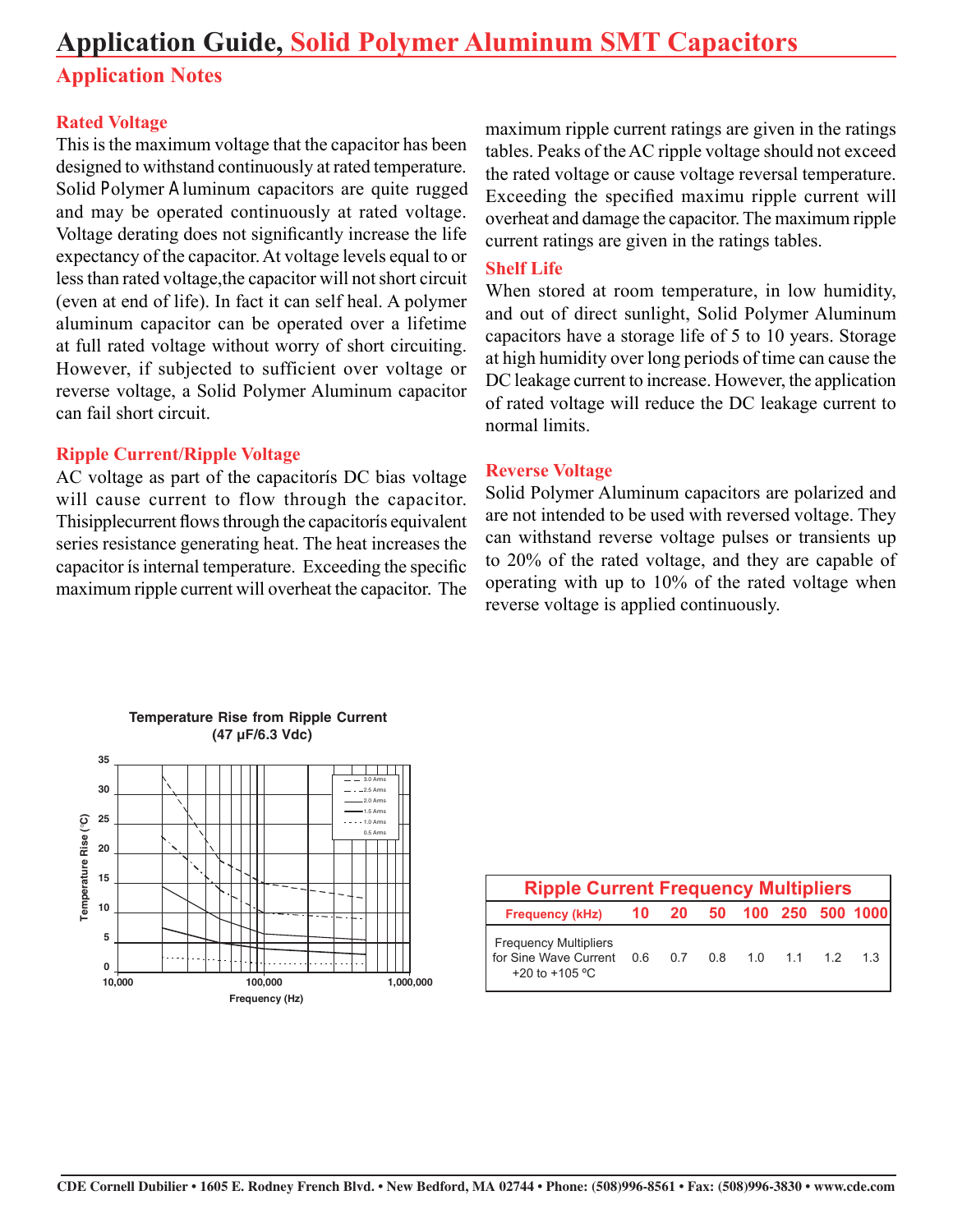#### **Recommended Circuit Board Mounting Pads**





#### **Reclamation**

The resin case of a capacitor can be damaged by the heat stress of soldering if it has absorbed excessive moisture. Capacitors suspected of having been exposed to high humidity can be reclaimed by placing them in an oven at 50 ºC for 100 Hours.

#### **Heat Stress while Soldering**

DC leakage current can increase after soldering, but it will return to the initial level after applying voltage. When using a soldering iron to mount the capacitor, the iron should have a maximum temperature of 350ºC and soldering should not exceed 10 seconds.

### **Reflow Soldering**

The following graph gives the maximum recommended capacitor surface temperature during reflow soldering.



## **Cleaning**

The capacitors can withstand for 5 minutes at 60 °C the following cleaning solvents by dipping or ultrasonic methods:

> Pine Alpha ST-100S Sunelec B-12 DK Be-Clear CW-5790 Aqua Cleaner 210SEP Cold Cleaner P3-375 Telpen Cleaner EC-7R Clean-Thru 750H, 750L, and 710M Techno-Cleaner 219 Techno-Care FRW-1, FRW-17, & FRV-1

After cleaning, wash the circuit board with water for about 3 minutes, and dry at 100 ºC for 20 minutes.

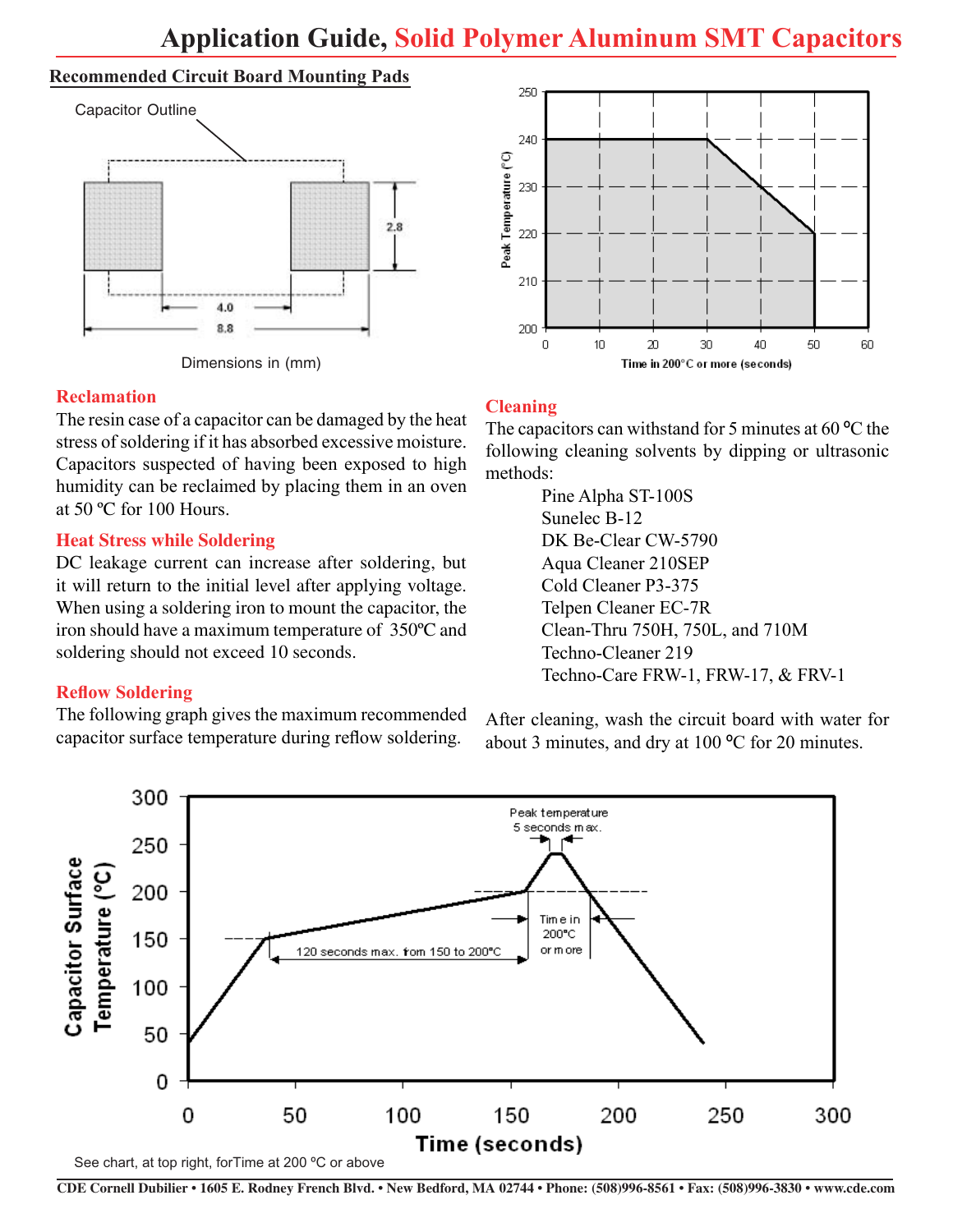## **Up to 50 Years Life**

Solid Polymer Aluminum SMT capacitors are polarized, aluminum capacitors which use a highly conductive solid polymer as the electrolyte. They have reliability advantages over both aluminum and solid tantalum electrolytic capacitors. Unlike aluminum capacitors, there is no liquid electrolyte that can evaporate and cause a failure. Unlike solid tantalum which can fail short and burn, Solid Polymer Aluminum capacitors gradually become open circuits after 25 to 50 years operation.

 Life expectancy curves show 200,000 hours expected life at full rated voltage and normal ambient conditions.

#### **Ultra Low E.S.R. and High Rippled Current Capability**

The equivalent series resistance (e.s.r.) of Solid Polymer is in the solid conductive polymer. The series resistance Aluminum capacitors is much lower than the e.s.r. of solid tantalum capacitors. This results in a much higher ripple current handling capability. The e.s.r. is even lower than the new tantalum polymer hybrid capacitors. Solid Polymer Aluminum' s ultra-low resistance magic

of electrolytic capacitors is largely determined by the resistivity of the electrolyte. Because the resistivity of Solid Polymer Aluminum's polymer electrolyte is several orders of magnitude less than that of other electrolytes, the equivalent series resistance is almost zero.

### **Construction**

Construction is a unique combination of the elements of aluminum electrolytic and solid tantalum capacitors.

Like conventional aluminum electrolytic capacitors, the anode in Solid Polymer Aluminum capacitors is an aluminum plate on which an aluminum oxide layer has been built up by an electrolysis process. The aluminum oxide serves as the dielectric in both Solid Polymer Aluminum and conventional aluminum electrolytics.

pentoxide which is built upon a tantalum pellet anode. A highly conductive polymer electrolyte film is deposited over the aluminum oxide dielectric in Solid Polymer Aluminum capacitors. Carbon and silver paint are used to finish the capacitor's cathode. This is similar to what is used in solid tantalum capacitors, where manganese dioxide is used as the electrolyte.

The capacitor element is encased in a molded resin that is capable of meeting the UL-94,V0 flammability rating. The terminals are solder coated copper clad steel.

The dielectric in solid tantalum capacitors is tantalum



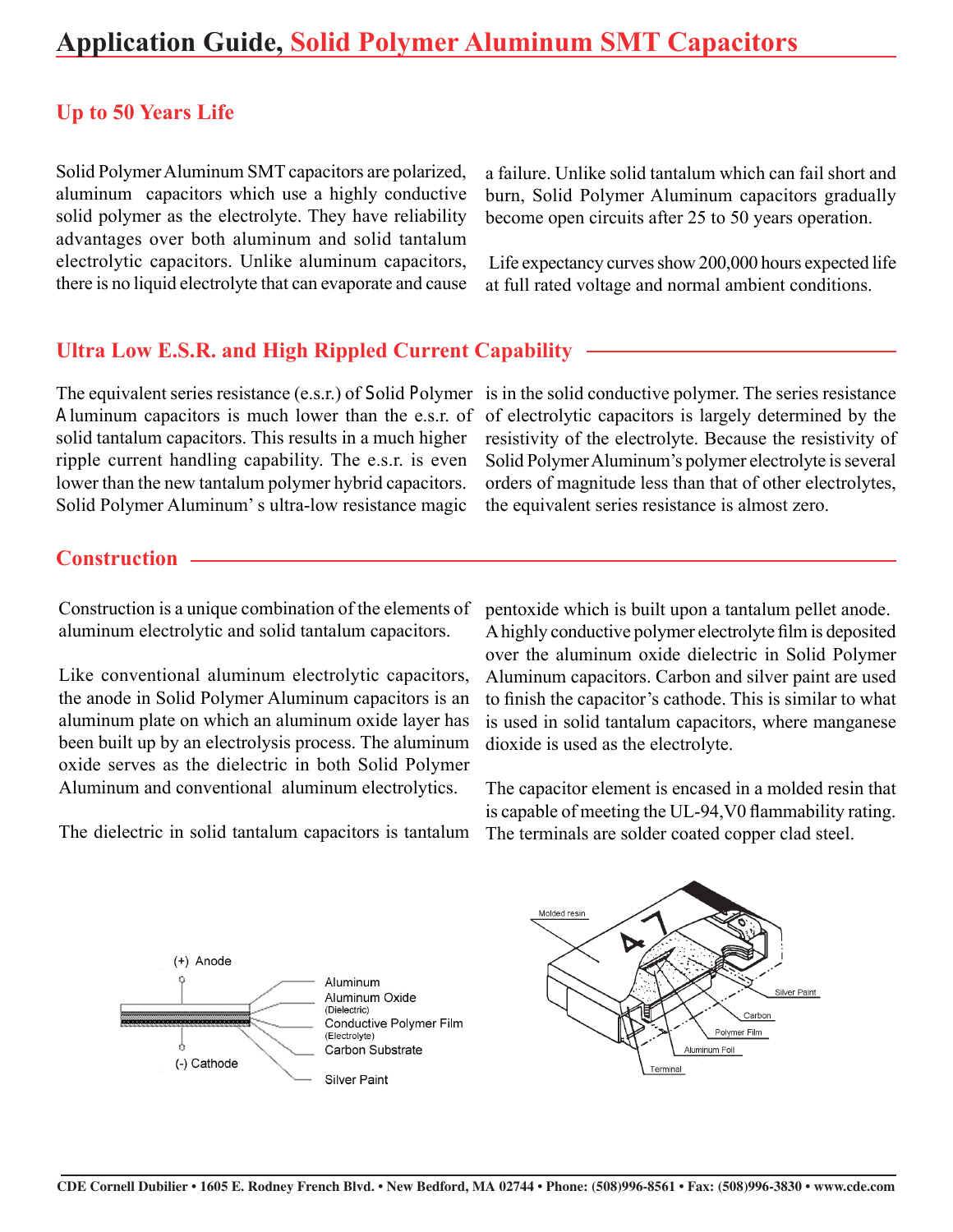## **Solid Polymer Aluminum Compared to Other Electrolytics**



**Solid Polymer Aluminum capacitors have lower impedance at high frequencies than the same values of wet electrolyte aluminum capacitors and solid tantalum capacitors.**



**Solid Polymer Aluminum capacitors have stable impedance over the entire temperature range.**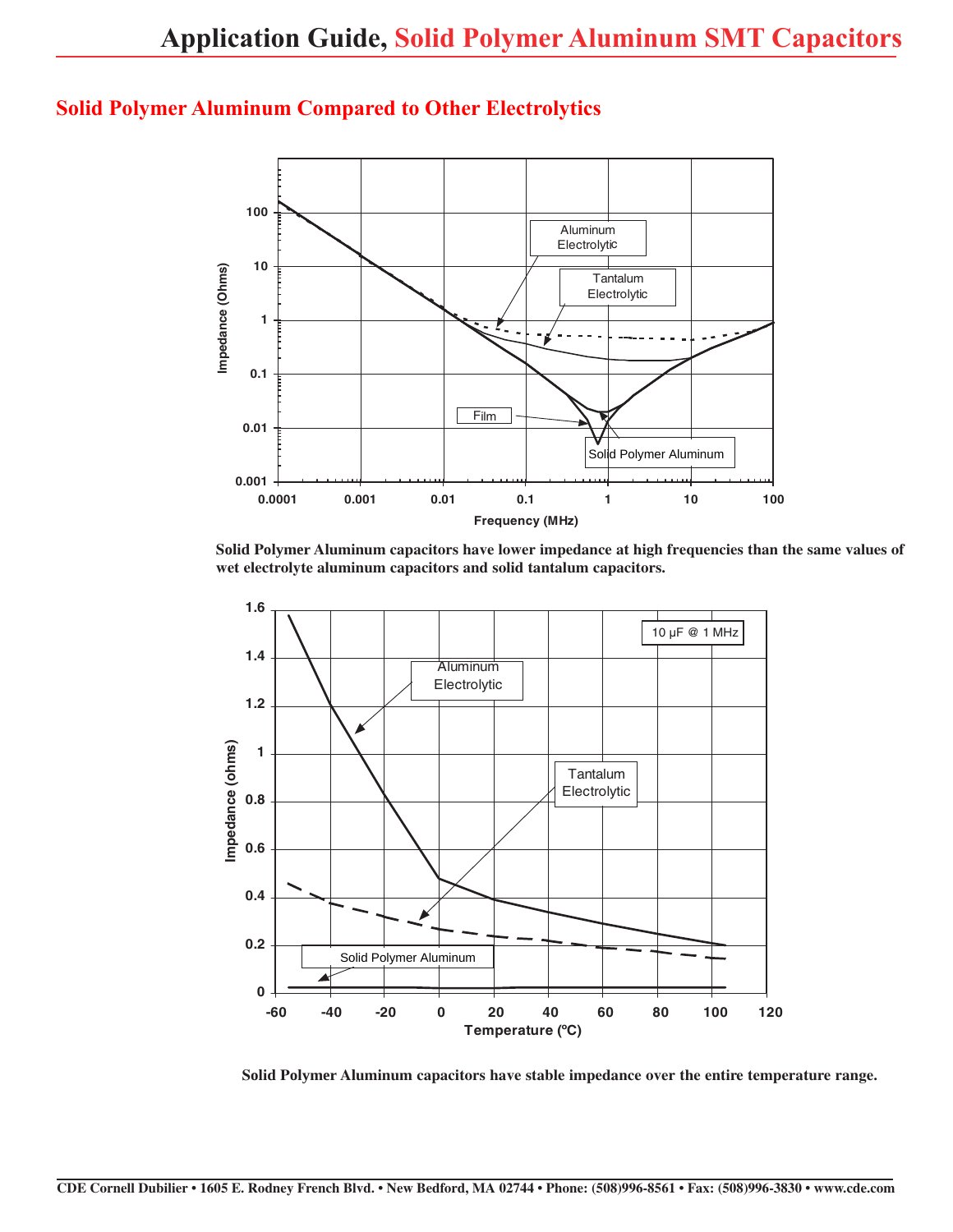# **Solid Polymer Aluminum vs Solid Tantalum**



|                  | $100 \mu F$                         |                      | $47 \mu F$<br><b>Solid Polymer Aluminum</b><br><b>Electrolytic Capacitor</b> |                      |  |  |
|------------------|-------------------------------------|----------------------|------------------------------------------------------------------------------|----------------------|--|--|
| <b>Frequency</b> | <b>Tantalum</b><br><b>Capacitor</b> |                      |                                                                              |                      |  |  |
|                  | <b>Equivalent Series</b>            | <b>Impedance</b>     | <b>Equivalent Series</b>                                                     | <b>Impedance</b>     |  |  |
|                  | <b>Resistance</b>                   | <b>Magnitude IZI</b> | <b>Resistance</b>                                                            | <b>Magnitude IZI</b> |  |  |
|                  | $(\Omega)$                          | $(\Omega)$           | $(\Omega)$                                                                   | $(\Omega)$           |  |  |
|                  |                                     |                      |                                                                              |                      |  |  |
| 100.0 kHz        | 0.12                                | 0.12                 | 0.012                                                                        | 0.035                |  |  |
| $1.0$ MHz        | 0.08                                | 0.08                 | 0.010                                                                        | 0.010                |  |  |
| 100.0 Mhz        | 0.08                                | 0.19                 | 0.016                                                                        | 0.035                |  |  |
|                  |                                     |                      |                                                                              |                      |  |  |

At 1 MHz the Solid Polymer Aluminum capacitor will provide almost 8 times more ripple and noise attenuation (.08/.01) as compared to the tantalum capacitor.